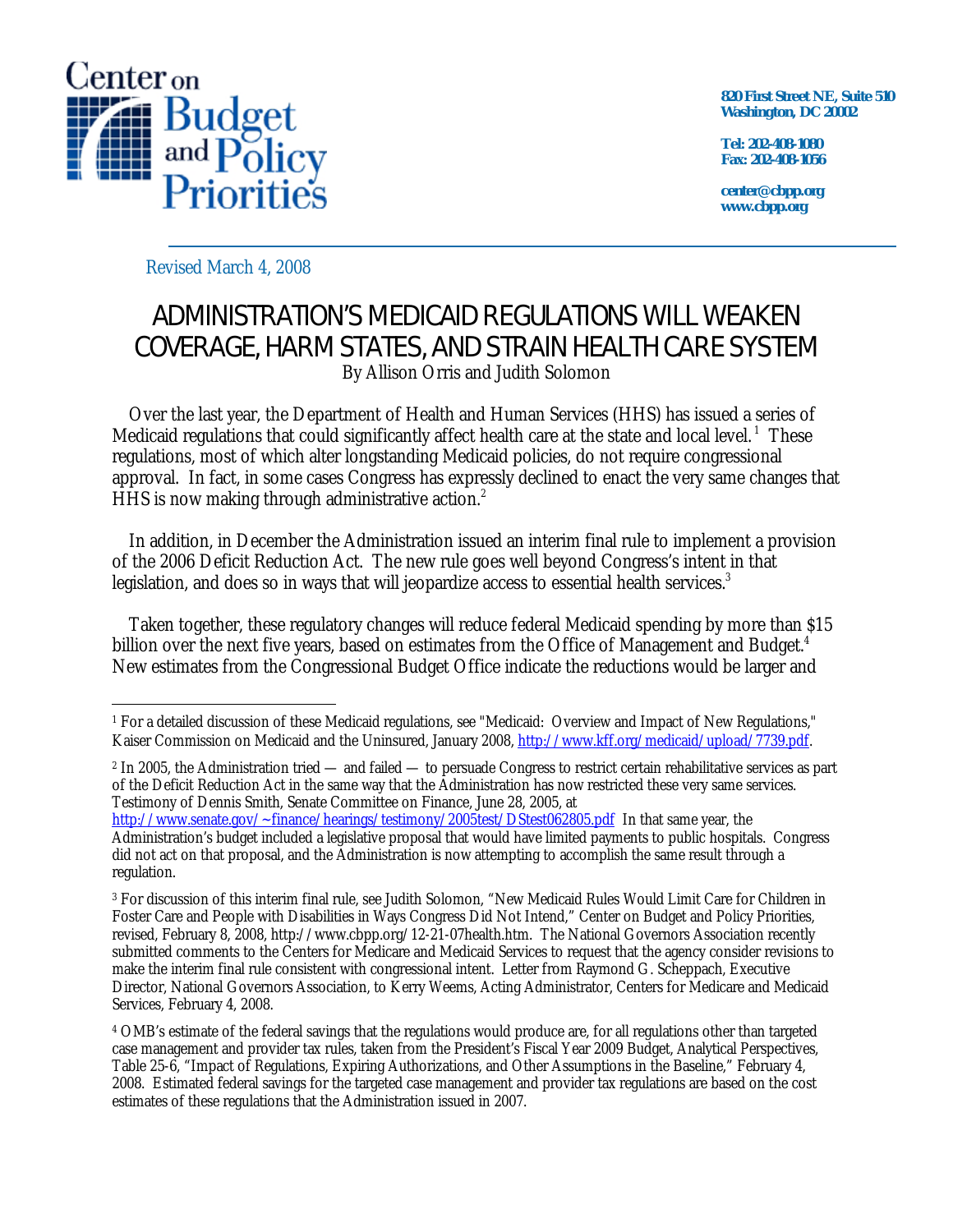could equal \$21 billion over five years.<sup>5</sup> Most of these costs will simply be shifted to state and local governments, at a time when states have less capacity to absorb added costs given the economic slowdown and their weakening fiscal conditions.

 The various regulations restrict how Medicaid pays for hospital services, graduate medical education, outpatient services, school-based health services, services for individuals with disabilities, and case management services.<sup>6</sup> (See the Appendix for details.) While the direct impact will be greatest for Medicaid beneficiaries — particularly children and people with disabilities — the regulations will also have a substantial impact on educational services, the foster care system, and health care services such as trauma care and neonatal intensive care, upon which entire communities rely.

 Congress has delayed some of the regulations, but they will soon take effect if Congress does not act swiftly to further postpone implementation.<sup>7</sup> Without such action, states and localities that wish to maintain essential services such as case management for children in foster care and rehabilitation services for people with serious mental illness will be forced to scale back other parts of their budgets. In some cases, states and localities will be forced to cut services for Medicaid beneficiaries or cut payments to hospitals and other health care providers.<sup>8</sup>

### Large Costs Will Be Shifted to State and Local Governments

 All of the regulations will shift costs to states and localities by limiting federal support for services that have typically been supported partly by federal funds and are widely seen as important and necessary.

For example, one regulation will eliminate all federal matching funds for various Medicaid-related activities designed to help low-income children — such as outreach, enrollment assistance, and health care coordination for these children — if the activities are performed by school personnel. The Administration concedes that these are proper activities in support of Medicaid; it simply does not want to help pay for them any longer when a state Medicaid program contracts with schools to

 $\overline{a}$ 5 According to the recently revised Congressional Budget Office budget baseline, the cumulative estimated savings from the regulations are approximately \$17 billion over five years (FY 2009 – FY 2013). However, because CBO uses "probabilistic scoring" to reflect the possibility that some of these regulations may not, in fact be finalized and implemented, it has discounted the estimated savings derived from some of these regulations for purposes of its budget baseline. Without this discounting, CBO's estimate of the savings that would result from implementation of all the regulations is \$21.1 billion over five years. Congressional Budget Office, Medicare, Medicaid and SCHIP Administrative Actions Reflected in CBO's Baseline, February 29, 2008, at:

http://www.cbo.gov/budget/factsheets/2008b/medicaremedicaid.pdf.

<sup>&</sup>lt;sup>6</sup> The Administration has also recently proposed a new regulation that overhauls administrative appeals, diminishing the likelihood of meaningful review while increasing Secretarial authority in an unprecedented way.

<sup>7</sup> The rules affecting school-based services and rehabilitative services have been delayed until June 30, 2008. Two of the regulations affecting payments to hospitals — the elimination of payments recognizing the costs of graduate medical education and the limits on payments to the costs of providing services — are delayed until May 25, 2008. (See the Appendix for more details.)

<sup>8</sup> See, for example, Maria Glod, "Area Schools Set to Lose Millions Under Medicaid Policy Changes," *The Washington Post,* February 3, 2008.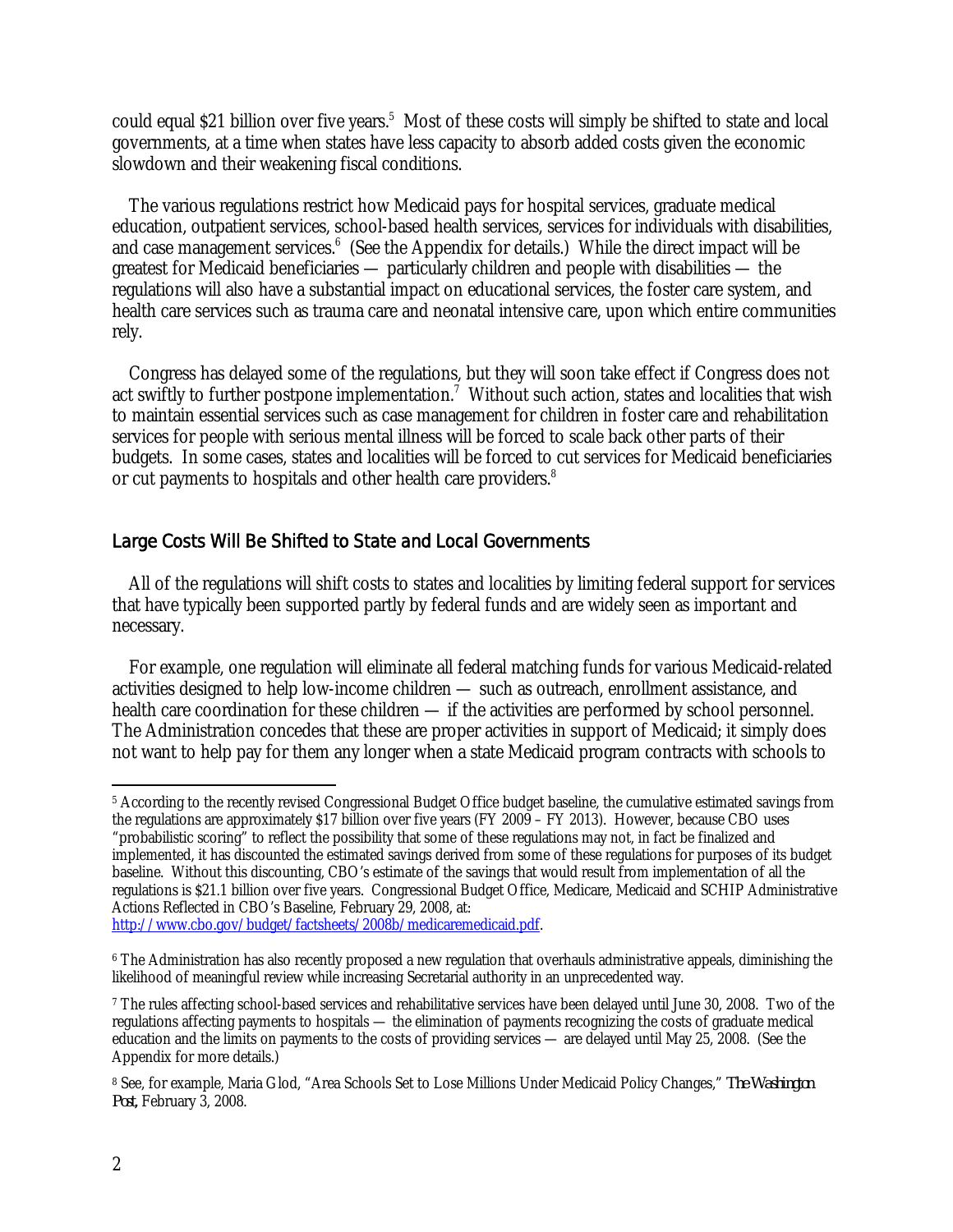provide them.<sup>9</sup> This is a sharp departure from longstanding Medicaid practice. In fact, in 2000, three federal agencies published a guide to school-based health outreach noting that schools represent the "the single best link" for identifying and enrolling eligible low-income children in public health coverage.<sup>10</sup> It also is inconsistent with statements the Administration issued when vetoing children's health legislation last year that the Administration wants states to reach and enroll more of the poor children who are eligible for Medicaid but are uninsured.

Another regulation will prohibit states from claiming federal reimbursement for case management performed by child welfare agency workers or their contractors on behalf of children in foster care. These case management activities — which coordinate a child's health care, educational, and social services — will still have to be provided. But federal Medicaid funds will no longer help to pay for them, even though most children in foster care are eligible for Medicaid and case management is a required service under Medicaid for children who need it.

 States will have three options for making up the loss of federal Medicaid funds: 1) cutting back on their Medicaid programs by reducing eligibility (and thereby causing more low-income people to become uninsured), cutting back on health benefits, and/or reducing payments to providers (which already are lower than the payments that providers receive for treating most other patients); 2) cutting back on other state programs and using those funds to replace the lost federal Medicaid dollars; or 3) raising taxes. In states that choose the first option, low-income families, individuals with disabilities, and seniors could be dropped from Medicaid entirely or could face increased outof-pocket costs or restricted access to providers.

### Low-Income Children and People With Disabilities Will Have Fewer Health Care Services

The regulations will have a major impact on Medicaid beneficiaries. For example:

-

• The regulations will significantly limit Medicaid coverage for rehabilitation services provided to people with serious mental illness. They also will eliminate coverage for rehabilitation services that are "intrinsic elements" of other programs, such as foster care or child welfare.<sup>11</sup> The Administration claims that beneficiaries can get the services they need through these other programs and Medicaid support thus is not necessary. The reality is different. In most cases, the other programs have limited funds and rely on Medicaid to pay for rehabilitative services for Medicaid beneficiaries; without Medicaid funding, many beneficiaries will not receive these needed services.

<sup>9</sup> For more details about how Medicaid has contracted with schools for various administrative services and how the new regulation will disrupt this practice, see Judith Solomon and Donna Cohen Ross, "Administration Moves to Eviscerate Efforts to Enroll Uninsured Low-Income Children in Health Coverage Through the Schools: Bipartisan SCHIP Bill Would Temporarily Block Such Action," Center on Budget and Policy Priorities, revised October 1, 2007, http://www.cbpp.org/9-17-07health.htm.

<sup>10</sup> United States Department of Health and Human Services, "Ready to Learn: A Guide for State Agencies Doing School-Based Outreach for Medicaid and SCHIP," November 2000.

<sup>11</sup> See Judith Solomon, "Administration Moves to Withdraw Key Health Services from Children and Adults With Mental Illness and Other Disabilities," Center on Budget and Policy Priorities, revised October 22, 2007, http://www.cbpp.org/9-25-07health.htm.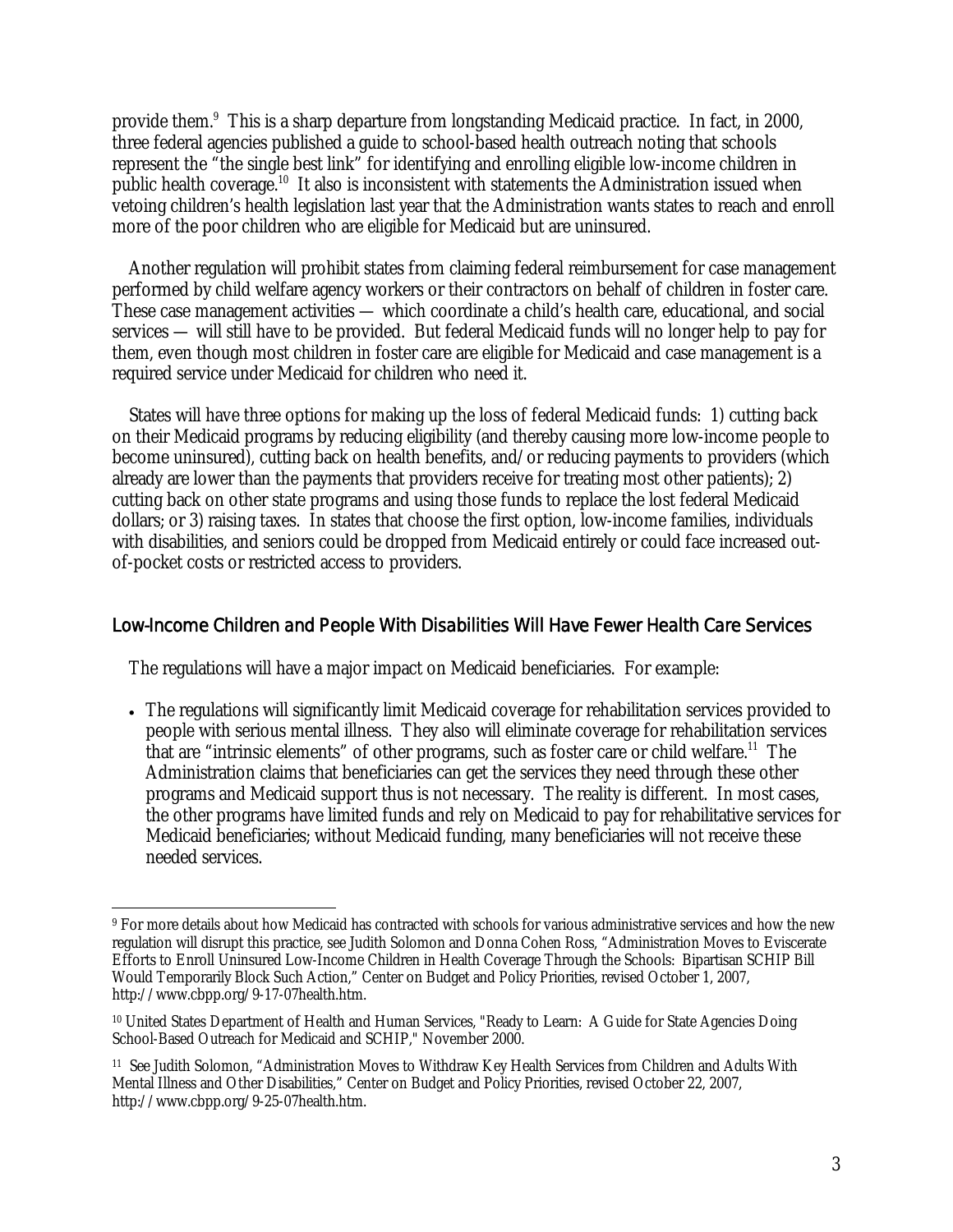- The regulations will eliminate coverage for therapeutic foster care, in which children are placed in a private home with foster parents who are specially trained to help them improve a child's condition. Therapeutic foster care has been proven effective in keeping children with serious emotional disorders out of psychiatric hospitals and residential care.
- The regulations will eliminate coverage for "day habilitation" programs, which are designed to help people with intellectual disabilities (formerly called mental retardation) and other developmental disabilities to acquire the skills they need to live in community-based settings and remain out of institutions.
- By eliminating Medicaid funding for school-based administrative activities, the regulations will likely increase the number of poor children who are eligible for Medicaid but remain uninsured, as well as the number of children with Medicaid coverage who do not get certain health care services they need.

## Added Strains on Health System Will Affect Entire Community

The importance of the regulations goes far beyond Medicaid. Their impact will be felt across communities, as essential health care services become strained in a number of areas.

- Most states make supplemental Medicaid payments to public hospitals, both to cover part of the cost of providing care to the uninsured and to help these hospitals maintain services that benefit the entire community, such as neonatal intensive care and burn-treatment units. One of the regulations (in fact, the largest one, in terms of the amount of the federal savings it will produce) will significantly restrict the use of federal funds for this purpose. That will make it considerably harder for public hospitals to continue performing these tasks, even as the number of uninsured people seeking uncompensated care rises due to the economic downturn and mounting unemployment.
- If public hospitals are unable to sustain the level of care they provide to the uninsured, more costs will likely be shifted to private insurance companies, as health care providers raise their prices to recoup a portion of the costs for the uncompensated care they continue to provide.<sup>12</sup> This cost-shifting will prompt further increases in health care premiums that many employers and families already struggle to afford.
- Another regulation will eliminate federal Medicaid funding for the costs of graduate medical education provided by teaching hospitals. This means fewer doctors may be trained, which would place added burdens on the nation's health care delivery system at a time when the health care needs of an aging population are growing.

 $\overline{a}$ <sup>12</sup> A recent study by Families USA found that more than one third of the total cost of health care services provided to people without health insurance is paid out-of-pocket by the uninsured themselves. Of the remainder, roughly one-third is reimbursed by a number of government programs, and two-thirds is paid through higher premiums for people with health insurance. See Families USA, "Paying a Premium: The Added Cost of Care for the Uninsured," June 2005, http://www.familiesusa.org/assets/pdfs/Paying\_a\_Premium731e.pdf.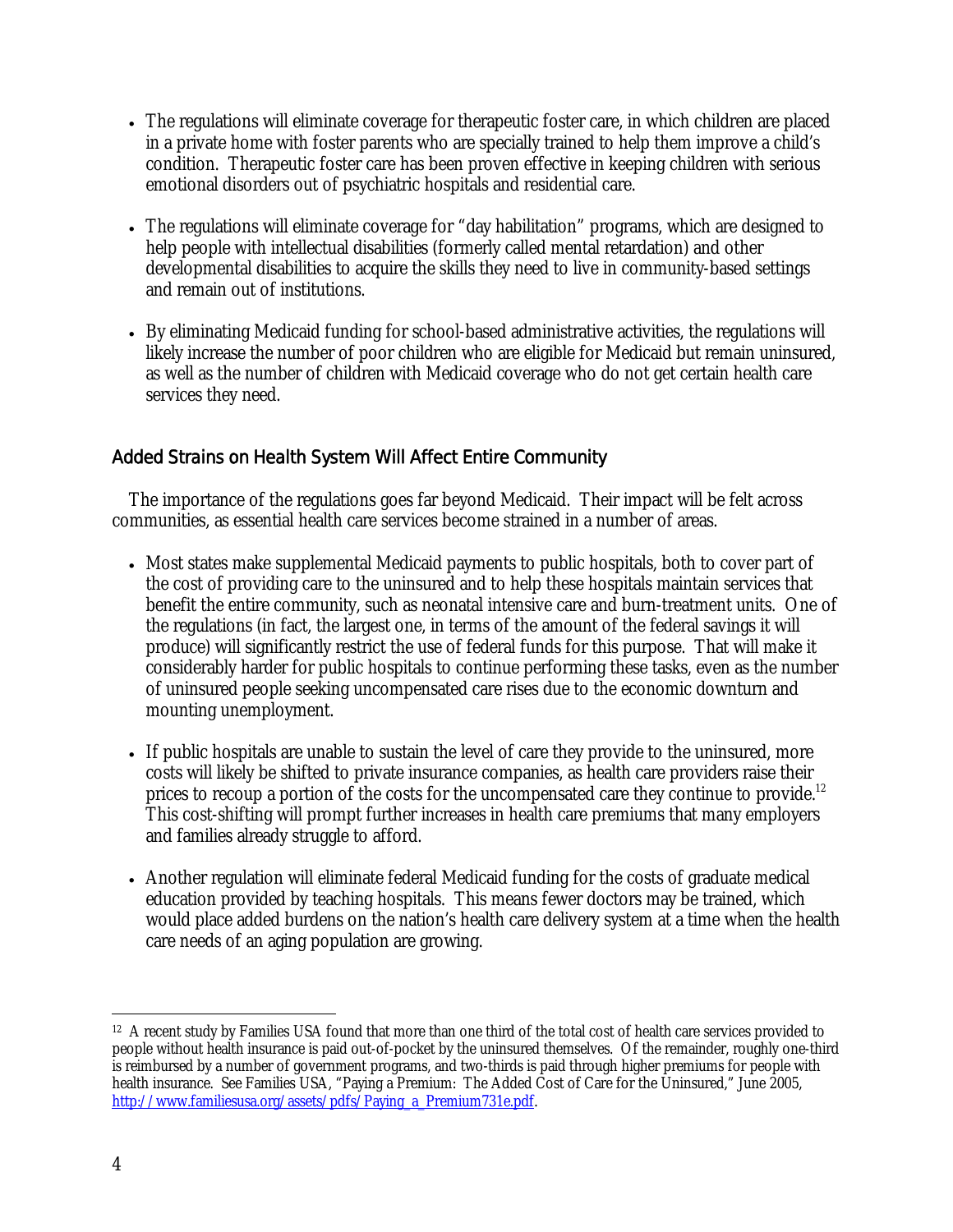### Regulations Reflect Ideological Goal of Scaling Back Medicaid

 By restricting Medicaid reimbursement in areas such as care coordination, case management, and rehabilitative services, the Administration's regulations seek to remake Medicaid in the image of commercial insurance that contains significant gaps in coverage for some people with serious health problems. As Diane Rowland, executive director of the Kaiser Commission on Medicaid and the Uninsured, explains, Medicaid has historically filled certain gaps that exist in Medicare and private health insurance in order "to offer the broad array of services needed by people with severe disabling conditions."13

 In addition, Medicaid has always funded services that help low-income beneficiaries access health care services they need. In particular, Medicaid has always provided matching funds for activities that states are required to conduct as part of Medicaid's Early and Periodic Screening, Diagnostic and Treatment (EPSDT) program to ensure that low-income children enrolled in Medicaid obtain health care services they need.<sup>14</sup> Some states have contracted with school systems so that school nurses can inform families about EPSDT and help families arrange care for their children. In many states, school staff help coordinate the health care of students, especially those who have special health care needs. The Administration's regulations eliminate federal matching funds for all of these activities if carried out by school personnel.

### **Conclusion**

 $\overline{a}$ 

 Recognizing the imminent harm the regulations pose, Congress acted on a bipartisan basis last year to delay implementation of the regulations concerning school-based and rehabilitation services, hospital payments, and graduate medical education payments. These moratoria will expire, however, within a few months. To prevent the Administration from making an "end run" around Congress to reshape Medicaid in ways that Congress never intended and in some cases expressly rejected, Congress will need to extend these moratoria and enact new moratoria to block the other harmful regulations.

<sup>13</sup> U.S. House of Representatives, Committee on Energy and Commerce, Subcommittee on Health, January 16, 2008.

<sup>14</sup> Under EPSDT, states are supposed to ensure that all children enrolled in Medicaid receive regular check-ups, including vision, dental, and hearing exams, as well as necessary immunizations and laboratory tests and follow-up testing and treatment. States are required to inform families about the availability of EPSDT services and to help them access health care services for their children.